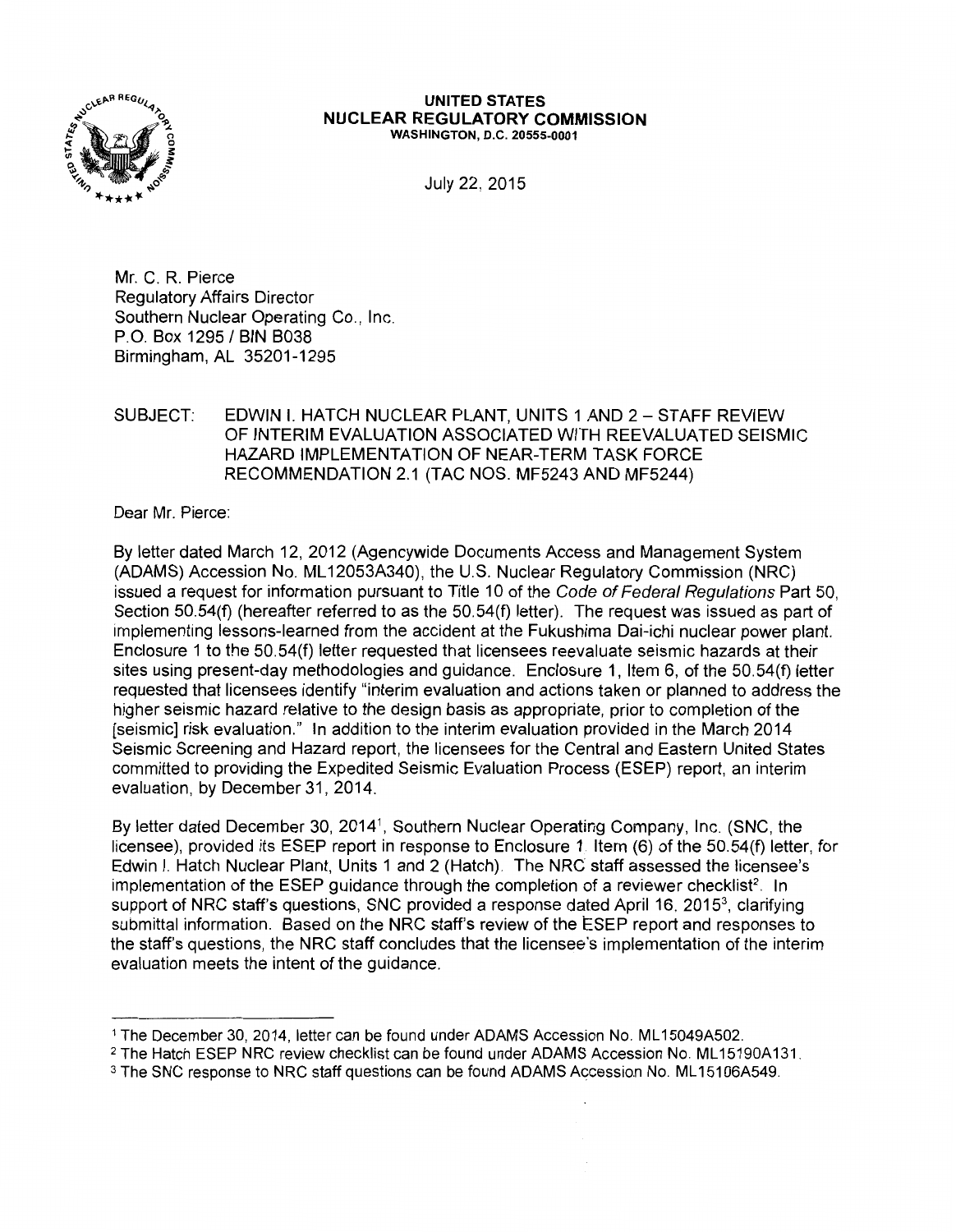$C.$  Pierce  $-2-$ 

The NRC staff concludes that, through the implementation of the ESEP guidance, the licensee identified and evaluated the seismic capacity of certain key installed mitigating strategies equipment that is used for core cooling and containment functions to cope with scenarios that involve a loss of all alternating current power and loss of access to the ultimate heat sink to withstand a seismic event greater than the reevaluated hazard for Hatch, Unit 1 and up to two times the safe shutdown earthquake for Hatch, Unit 2. The licensee's ESEP assessment provides additional assurance, which supports continued plant safety while the longer-term seismic evaluation is completed to support regulatory decision making. The NRC staff concludes that the licensee responded appropriately to Enclosure 1, Item (6) of the 50.54(f) letter. Application of this review is limited to the interim evaluation as part of the Recommendation 2.1 Seismic review.

The NRC staff notes that Enclosure 3 of the December 30, 2014, letter contains regulatory commitments to complete ESEP activites and submit a results letter to NRC within 90 days following completion of ESEP activities (no later than 90 days after the spring 2018 and spring 2017 outages for Unit 1 and Unit 2, respectively).

If you have any questions, please contact me at (301) 415-1617 or via e-mail at Frankie.Vega@nrc.gov.

Sincerely,

Frankie G. Vega, Project Manager Hazards Management Branch Japan Lessons-Learned Division Office of Nuclear Reactor Regulation

Docket Nos. 50-321 and 50-366

cc: Distribution via Listserv